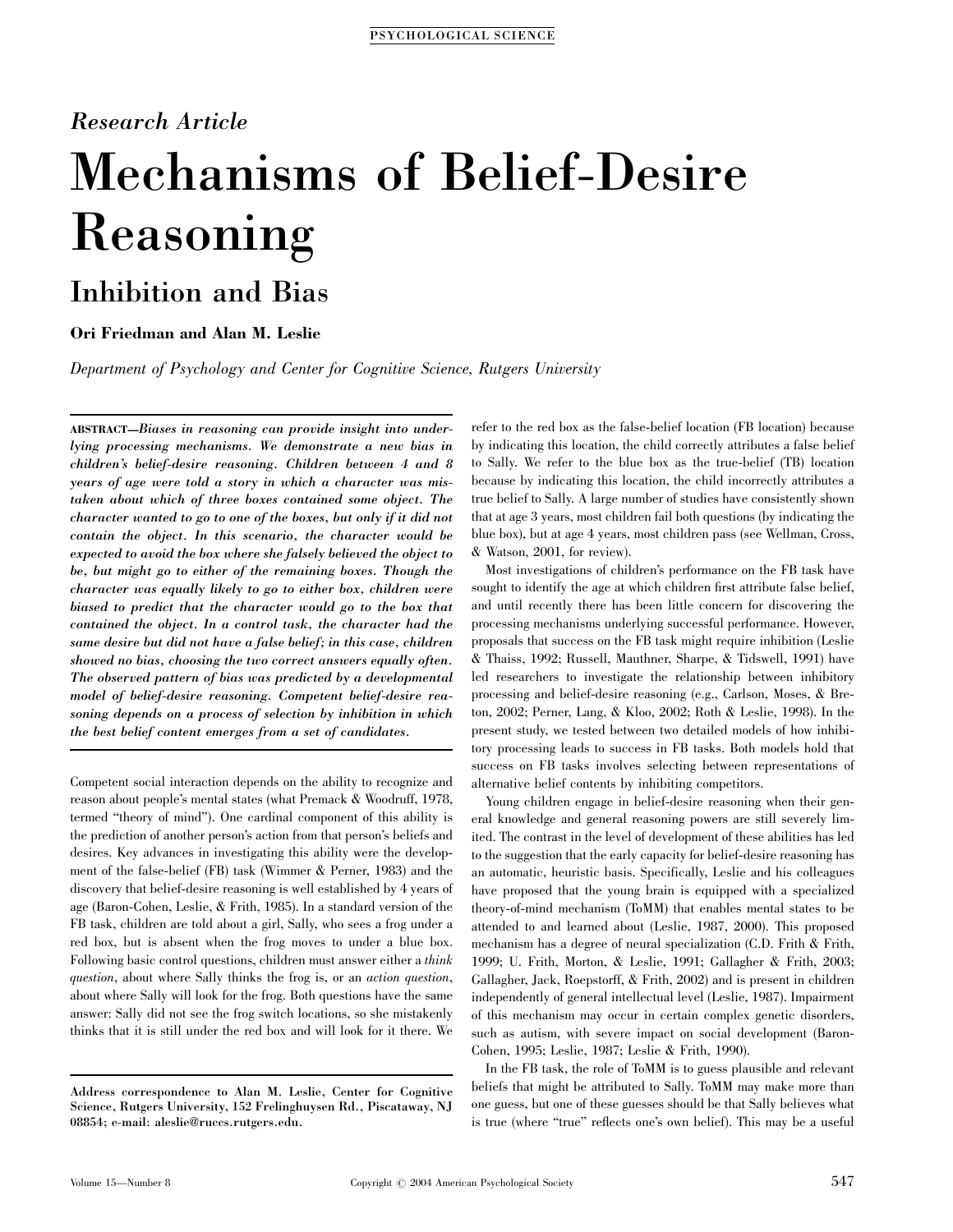heuristic because people's beliefs about mundane things usually are true. But solving an FB task requires one to ignore one's own true belief. In order to ignore this belief, one must inhibit it, allowing the appropriate false belief to be selected for attribution. The process of selection by inhibition is referred to as selection processing (Leslie, 2000; Leslie & Thaiss, 1992; Roth & Leslie, 1998).

In a standard FB task, Sally wants to approach the object (e.g., she wants to find the frog). In an avoidance-desire FB task, Sally wants to avoid the frog and will, therefore, avoid the box in which she falsely believes it to be (the FB location) and mistakenly go to the location where the frog actually is (TB location). Cassidy (1998) found that an avoidance FB task was much more difficult than a standard FB task. Four-year-olds who passed the standard task failed the avoidance FB task, performing like 3-year-olds. Leslie and Polizzi (1998) obtained very similar results and proposed two models of selection processing, either of which could account for the results. We now briefly describe the two models of selection processing and then describe how we tested between them.

#### TWO MODELS OF BELIEF-DESIRE REASONING

The basic idea behind both models is that, in attributing beliefs to other people, an unconscious ToMM automatically provides a small set of belief contents that might plausibly be attributed. Then, an attentional-decision process in the brain—selection processing—selects the most plausible content from this set. These ideas are reminiscent of certain approaches to the role of inhibition in visual attention (e.g., Klein, 1988; Posner & Cohen, 1984; Watson & Humphreys, 2000).

The selection process can be visualized as involving a mental pointer, or index, which is attracted to the currently most salient content. Both models share the following assumptions:

- 1. The salience of contents varies by degree, and contents can have their salience decreased by inhibition.
- 2. Among the contents, there is always one that is true, the TB content. Initially, the TB content is most salient.
- 3. For success in an FB task, the TB content must be inhibited so that its salience falls below that of the FB content; otherwise, a true belief will be attributed.
- 4. Predicting the behavior of a character with an avoidance desire requires first identifying (indexing) the target to be avoided and then inhibiting that target so that it will be avoided.

In both models, predicting a character's behavior requires one inhibition in approach FB tasks, but two inhibitions in avoidance FB tasks. The models differ from one another in three main respects: first, in whether selection is done serially or in parallel; second, in how many selection indexes are used; and third, in how the desire and belief inhibitions combine when action in an avoidance FB task is predicted.

In Model 1, ''inhibition of inhibition,'' there is only a single index, and inhibitions apply in parallel. When predicting where Sally will go in an avoidance FB task, the model first indexes the target of true belief (and approach desire)—the TB location. Because Sally's belief is false and her desire is to avoid the frog, two inhibitions are required, and they are applied such that they cancel out by inhibiting each other. The end result is that the TB location remains indexed and is correctly selected as the location where Sally will go. Figure 1a depicts the operation of Model 1.



Fig. 1. Two competing models of selection by inhibition in a two-location avoidance false-belief task (see the text for details). In both models, the true belief (TB) is initially more salient than the false belief (FB) and attracts an index. In Model 1 (a), inhibitions for belief and desire cancel out, leaving the true belief to be selected as the target of action. In Model 2 (b), the belief inhibition is applied to the true belief, causing the false belief to become the more salient and to attract the belief index (B). A desire index (D) is then applied to the false-belief location and subsequently inhibited, causing the index to move back to the true-belief location.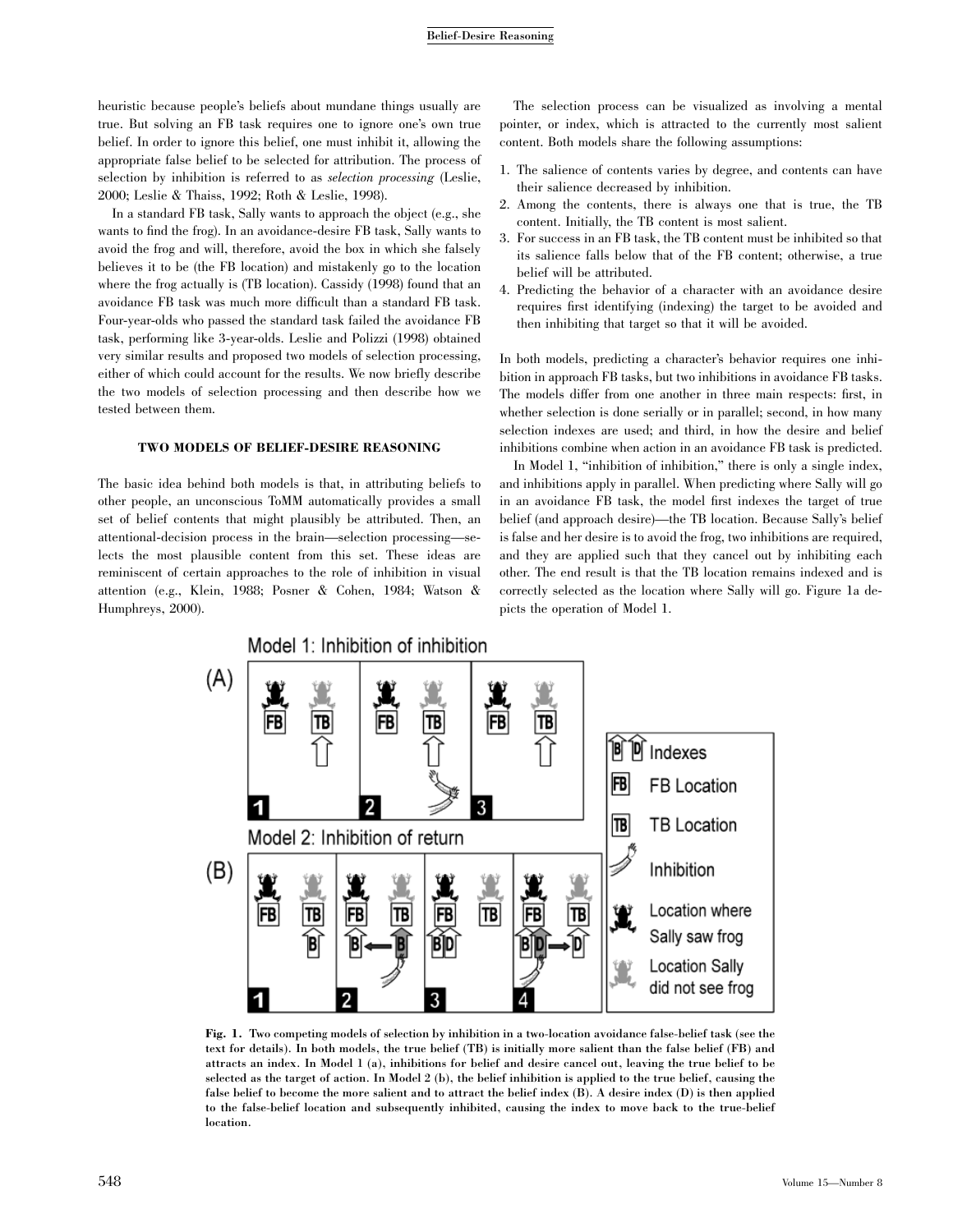In Model 2, "inhibition of return," two indexes are used, one for belief and one for desire. Furthermore, inhibitions are applied serially, with belief inhibitions applied first and desire inhibitions second. To predict where Sally will go in an avoidance FB task, the model again indexes the target of true belief initially. Because Sally's belief is false, the first of the serial inhibitions is applied, causing the belief index to move to the FB location. Next, the target of desire is identified, its index being attracted to the FB location (because it is more salient). However, because Sally's desire is to avoid the target, the desire index must be inhibited. For a successful prediction, the desire inhibition must be sufficient to lower the salience of the FB location below even that of the previously inhibited TB location. Figure 1b depicts the operation of Model 2.

#### TESTING BETWEEN THE MODELS

These models were developed to account for two-location tasks, in which there is a single correct answer. Avoidance FB tasks, however, can be devised to have two (or more) equally correct answers by having three (or more) locations. If Sally believes (falsely) that the frog is in one box and she wants to avoid it, she might equally well go to either of two remaining locations, one of which contains the frog and the other of which does not. When we examined the models in the context of this three-location task, we found that they made opposite predictions about which correct answer would be preferred. That is, for Model 1, the addition of a third, neutral location makes no difference; Sally will choose the TB location because, as in the case of the two-location task, the belief and desire inhibitions cancel each other out so that the initial index does not move from the TB location

(Fig. 2a). For Model 2, however, the addition of a third, neutral location means that there is a correct answer that does not require the index to move to a previously inhibited location; assuming that a target that has never been inhibited will be more salient than targets that have, Sally will choose the location without the frog because the inhibition of the belief index and then the desire index will make the TB and FB locations, respectively, less salient (Fig. 2b). Thus, we can use a three-location task to test the models.

In a task with two equally correct answers, subjects might choose the two answers equally often, or they might show a systematic bias toward one of the answers. Biases in reasoning can be used to probe underlying processing mechanisms (e.g., Tversky & Kahneman, 1974). In the case of the three-location avoidance FB task, Model 1 and Model 2 would both be refuted if subjects choose the two correct answers equally often; if, however, subjects systematically select one of the answers, this would refute one model and support the other.

#### EXPERIMENT

Note that the predictions we just outlined are for successful performance only. Therefore, to test these predictions, we studied children who could pass an avoidance FB task. Pilot studies indicated that 6-year-olds can have a high rate of success with avoidance FB. In the experiment, one group of children was given an avoidance FB task involving three locations (with two correct answers). Model 1 predicted that children who passed the three-location task would be more likely to answer the action question by referring to the TB location than by referring to the neutral location. Model 2 predicted that children who passed the three-location task would prefer the neutral



Fig. 2. Two competing models of selection by inhibition in a three-location avoidance false-belief task (see the text for details). In Model 1 (a), the introduction of a third, neutral location makes no difference to the outcome compared with the two-location task (see Fig. 1a), because the belief and desire inhibitions again cancel out, leaving the true-belief (TB) location selected. In Model 2 (b), the third, neutral location attracts the index because in the end it is the only uninhibited location: Inhibition applied to the true belief causes the belief (B) index to move to the false-belief (FB) location. A desire (D) index is then attracted to the false-belief location, and inhibition applied to this index causes it to move to the neutral location. A three-location task provides a way to distinguish between models because each model predicts a different bias.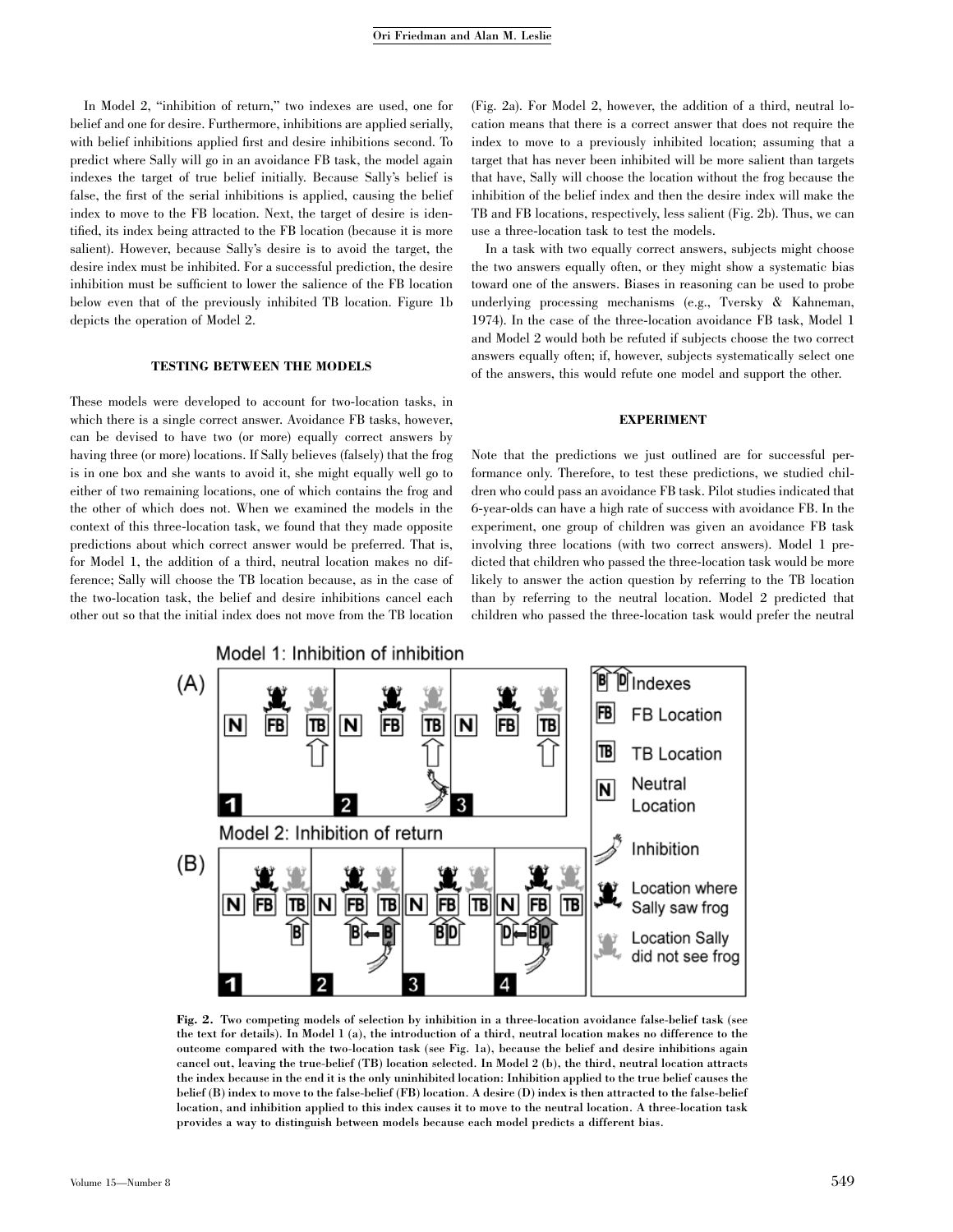location over the TB location. A third possibility was that children would show no bias and would either choose both of the correct locations or each of them half the time.

It was critical that we control for the falseness of the attributed belief. We therefore used a second task in which the character also wants to avoid the frog, but her belief about the frog is true. However, there is a second frog that the character does not know about. We gave this avoidance partial-knowledge (control) task to another group of children. In this control task, Sally sees a dirty frog under one box (TB location) but is absent when another dirty frog goes under a second box (ignorance location). A third location (neutral location) remains empty. In this task, too, the action question has two equally correct answers: Sally might go to the ignorance location (because she does not know there is a frog there) or to the empty neutral location. Neither model predicts a bias in this task because there is no false belief to generate a belief inhibition, leaving action to be determined by the desire inhibition alone. In the case of Model 1, for example, the desire inhibition is not canceled out and so applies to the TB location, causing the index to move away to either of two equally salient alternatives (see Fig. 3).

Prior findings supporting Model 1 led us to expect the bias predicted by Model 1 in the avoidance FB task. A striking feature of the difficulty of avoidance FB tasks is that 4-year-olds typically fail the action question even if they have just answered the think question correctly. For Model 1, even after belief has been correctly calculated for the think question, it must be recalculated along with desire in order to answer the action question. Recalculation is necessary because Model 1 calculates belief and desire in parallel. For Model 2, recalculation is not necessary because belief and desire are calculated serially; belief can be calculated once in response to the think question, and then for the action question, desire identification is simply added to that result. The recalculation of belief in Model 1 suggests that it would be possible to help children pass the test by using an easier version of the action question, but in the case of Model 2 there is no recalculation of belief and therefore no reason to expect that an easier version of the action question would improve children's performance (Leslie, German, & Polizzi, in press). Thus, the prior study tested the models by investigating whether it was possible to

help children pass the task by using an easier version of the action question: ''Where will Sally look first?'' (This question is considered easy because 3-year-old children perform better with this action question than with the standard question in the approach FB task; Siegal & Beattie, 1991; Surian & Leslie, 1999.) Results showed that 5 year-olds indeed performed much better with this question than with the standard question (Leslie et al., in press), suggesting that after they responded correctly to the think question, they recalculated belief along with desire. This effect is predicted by Model 1, but not by Model 2.

#### Method

#### **Materials**

Both tasks made use of a foam-board stage; dolls and props were used to enact the stories. All props, except for the stage, were changed between screening and experimental tasks.

#### Procedure

Children who passed a standard FB screening task received either the avoidance FB task or the control task. Both tasks concerned Sally, who wanted to put a clean hat under a box, but not a box with a dirty frog. In the avoidance FB task, Sally saw a frog under the middle (FB location) of three boxes, but was absent when the frog moved to another location (TB location). In the control task, Sally saw a frog under the middle (TB location) of three boxes, but was absent when a second frog went under one of the other boxes (ignorance location). The appendix contains the protocols for both tasks.

In both tasks, the side of the locations was counterbalanced across subjects, and children were asked the same action question, ''Which box will Sally go to with her clean hat?'' This question had two equally correct answers.

We examined responses to the action question only for children who first passed a series of control questions presented in fixed order. In the avoidance FB task, the control questions were

Memory: ''In the beginning, where did Sally see the dirty frog?''

Reality: ''Where is the dirty frog now?''



Fig. 3. Model 1 applied to an avoidance-desire task in which a character knows about a frog under one box but does not know about another frog under another box, the ignorance location. As in a twolocation task, the true-belief (TB) location attracts an index, which is then inhibited. In this case, however, there are two equally correct locations that might attract the index. Model 1 predicts no bias in selecting either of these two answers.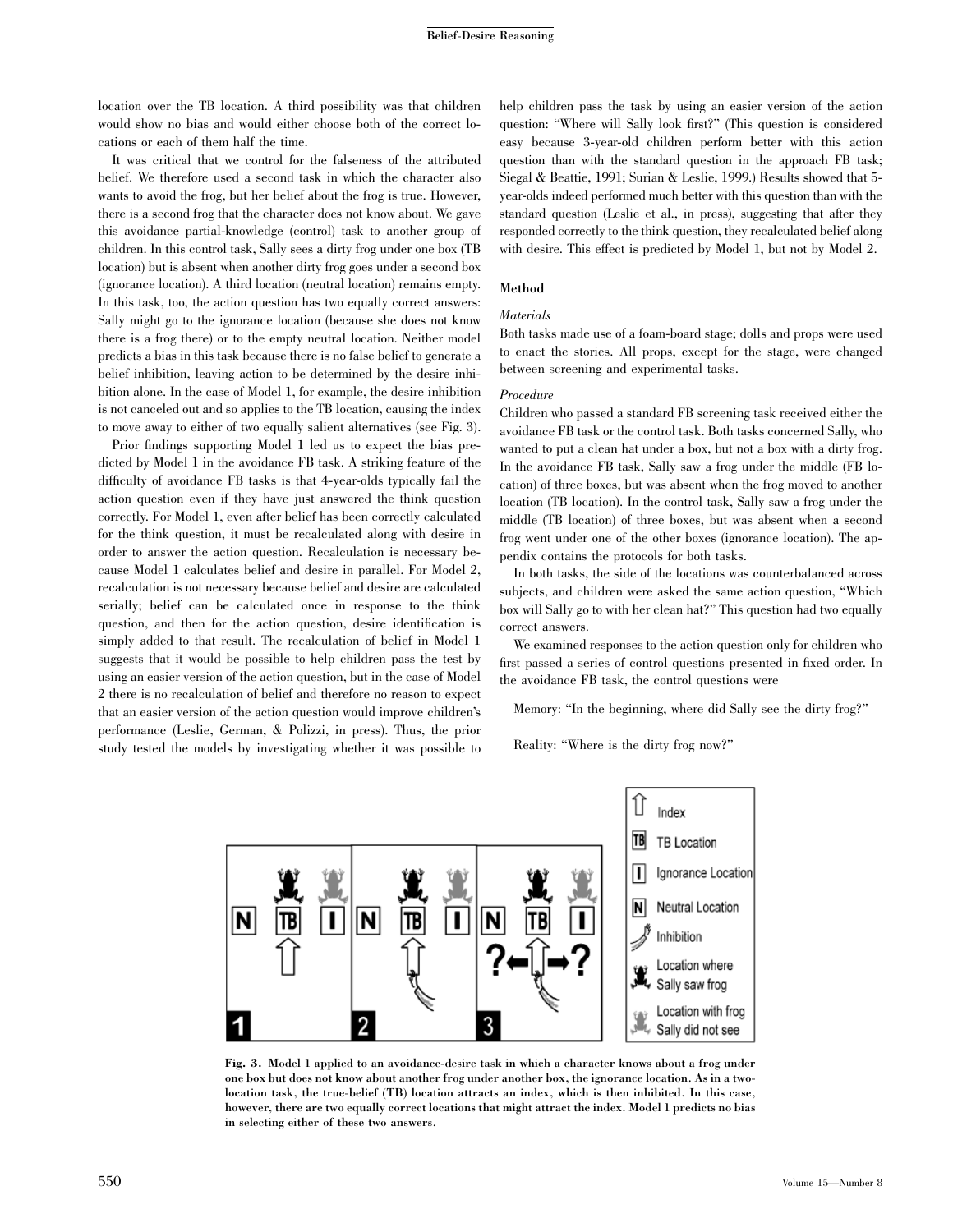Think: ''Where does Sally think the dirty frog is?''

In the control task, the control questions were

Know 1: "Does Sally know that there is a dirty frog under the blue box [the box the second frog moved under]?''

Know 2: ''Does Sally know that there is a dirty frog under the yellow box [the box the first frog was under]?''

#### Subjects

Thirty-two out of 41 children passed a standard FB task and were randomly assigned to receive either the avoidance FB task or the control task. To be included in the analysis, children were also required to pass all the control questions. Two children in the avoidance FB task failed the think question and were rejected for that reason. The remaining 30 children ranged in age from 4 years 8 months to 8 years 7 months ( $M = 6$  years 7 months,  $SD = 1$  year 5 months). Data for the avoidance FB task came from 16 children ages 4 years 9 months to 8 years 7 months ( $M = 6$  years 6 months,  $SD = 1$  year 6 months), and data for the control task came from 14 children ages 4 years 8 months to 8 years 7 months ( $M = 6$  years 7 months,  $SD = 1$ year 6 months).

#### Results

Because our predictions concerned only successful performance, the responses of children who passed the action question are of greatest interest. In the avoidance FB task, children were biased toward one of the correct answers, namely, the TB location. Two children chose the (incorrect) FB location. Of the 14 children who passed this task, 13 (93%) said Sally would go to the TB location, and 1 indicated she would go to both the TB location and the neutral location (we conservatively scored this child as having chosen the neutral location; binomial,  $N = 14$ ,  $x = 1$ ,  $p < .002$ , two-tailed). All children passed the control task, 7 (50%) indicating Sally would go to the neutral location, 6 (43%) choosing the ignorance location, and 1 child indicating Sally would go to both the neutral and the ignorance location (we conservatively scored the latter child as choosing the ignorance location). In this task, there was no difference between the frequencies of children choosing the two locations (binomial,  $N = 14$ ,  $x = 6$ ,  $p = .4$ , n.s.). Table 1 shows responses for the two tasks. Responding

#### TABLE 1

Location Selected in Answering the Action Question in the Avoidance False-Belief and Control Tasks

| Response  | Task         |          |
|-----------|--------------|----------|
|           | False belief | Control  |
| Incorrect | 2(13%)       | $0(0\%)$ |
| Correct 1 | 1(6%)        | 6(43%)   |
| Correct 2 | 13 $(81%)$   | 8(57%)   |

Note. For the false-belief task, the incorrect response was the false-belief location, and for the control task, the true-belief location was incorrect. For both tasks, the neutral location was scored as Correct 1. For the false-belief task, the true-belief location was scored Correct 2, and for the control task, the ignorance location was scored Correct 2; these locations each contained a frog.

across the two tasks differed significantly (Fisher's exact,  $p = .038$ , one-tailed). Although the children were free to choose both correct answers, only 7% did so.

#### DISCUSSION

Using a task with two equally correct answers, we found a bias in children's belief-desire reasoning. In approach FB tasks, there is a single correct answer because the character has a desire to approach the target of false belief. Tasks in which the character wishes to avoid the target of false belief can have two (or more) equally correct answers. In the three-location task we used, subjects might have chosen the two correct locations equally often or responded with both correct answers, but instead children who succeeded were biased to select the TB location. Responding could not have been related to the side of the TB location because this was counterbalanced across subjects. The bias the children demonstrated was predicted by Model 1, but was opposite to that predicted by Model 2.

We included a control task to investigate alternative explanations for a Model 1 bias. Suppose children simply prefer to select a location that currently contains an object over a correct but empty location (an ''object'' bias). Or suppose children prefer to select a correct location that thwarts the character's desire over a correct location that satisfies the character's desire (a ''failure'' or ''irony'' bias). Either of these biases, like Model 1, favors the TB location. However, these other biases would also operate in the control task. The control task was very similar to the avoidance FB task in that it also had two equally correct answers to the action question, namely, one location that contained a dirty frog and would defeat the protagonist's desire and one location that was empty. Again, the object bias and the failure or irony bias predicted that the children would favor the box containing a frog over the empty box. However, children in the control task showed no bias, picking the two correct answers equally often.

In contrast to the object and failure or irony biases, the Model 1 bias is sensitive to the character's epistemic state. Model 1, therefore, makes differing predictions for the two tasks: a TB-location bias in the FB task and no bias in the control task (see Fig. 3 for the Model 1 mode of operation in the control task). To identify where Sally will go, the model first indexes the target of true belief and approach desire the TB location. A desire inhibition (for avoidance) is then applied to the TB location, causing the index to shift to either the ignorance or the neutral location. Because neither of these locations has been inhibited, they should be selected with equal probability.

We observed bias only in the avoidance FB task and not in the avoidance control task, despite their similarity. The bias appears, therefore, to be related to the story character's epistemic state and not to extraneous biases. For children who succeed on avoidance FB tasks, attributing a false belief to a character creates a preference for predicting one course of action over another, even though both are in fact equally likely. This finding is new, is unexpected, and, whatever one's theoretical perspective, needs to be explained.

From our perspective, belief-desire reasoning is a process of selecting contents for beliefs and desires from among plausible alternatives. Selection of false-belief contents first requires inhibition of a default true-belief attribution. When desire attribution also requires inhibition, the two inhibitions interact, making the task difficult for young children (Leslie & Polizzi, 1998; Leslie et al., in press). We have now shown that this interaction also leads to a selection bias in a